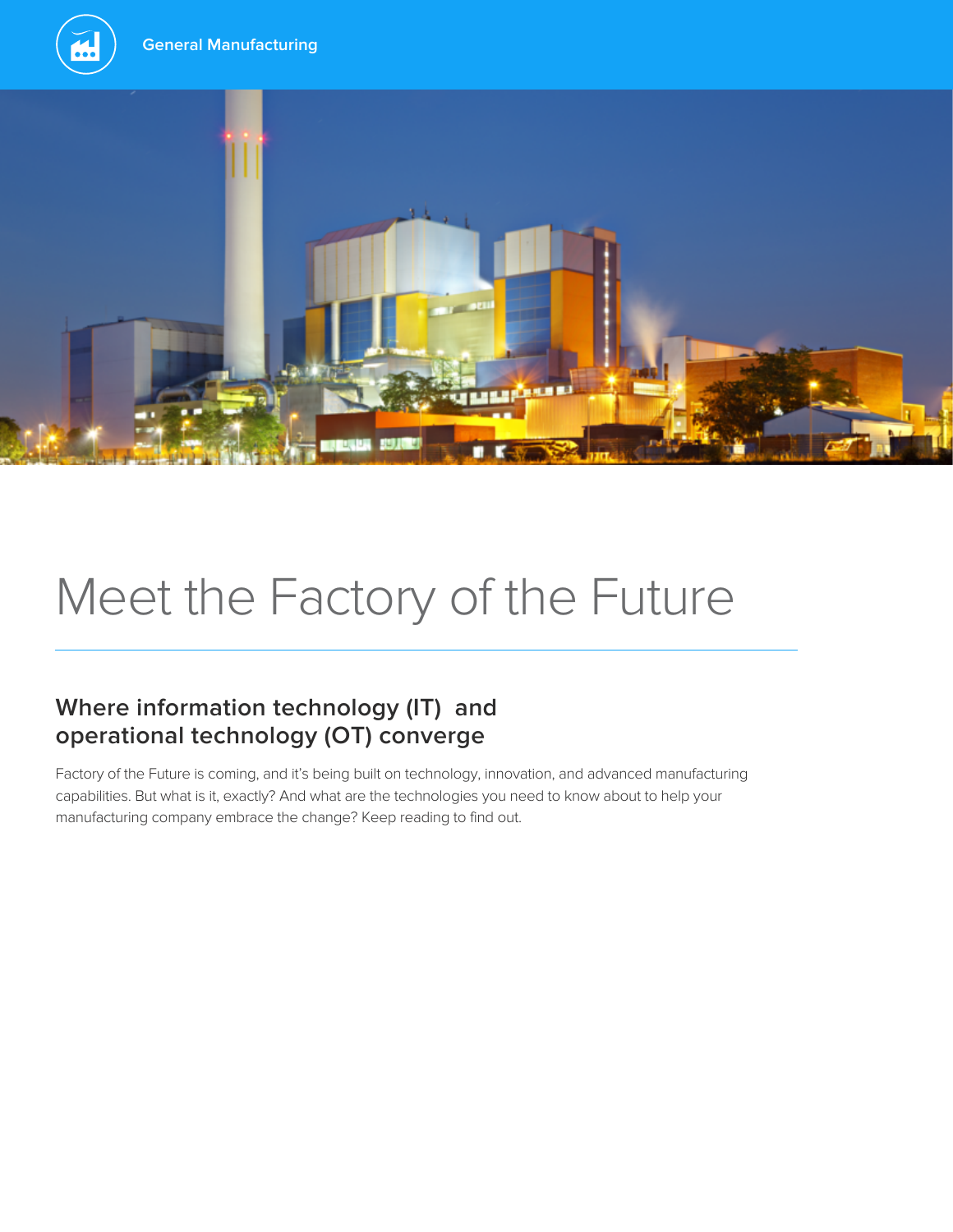- 3 **What is the Factory of the Future?**
- 4 **Five IT forces driving the modernization of manufacturing**
- 6 **Five operational technologies supporting the new paradigm**
- 8 **Get started on the journey toward the Factory of the Future**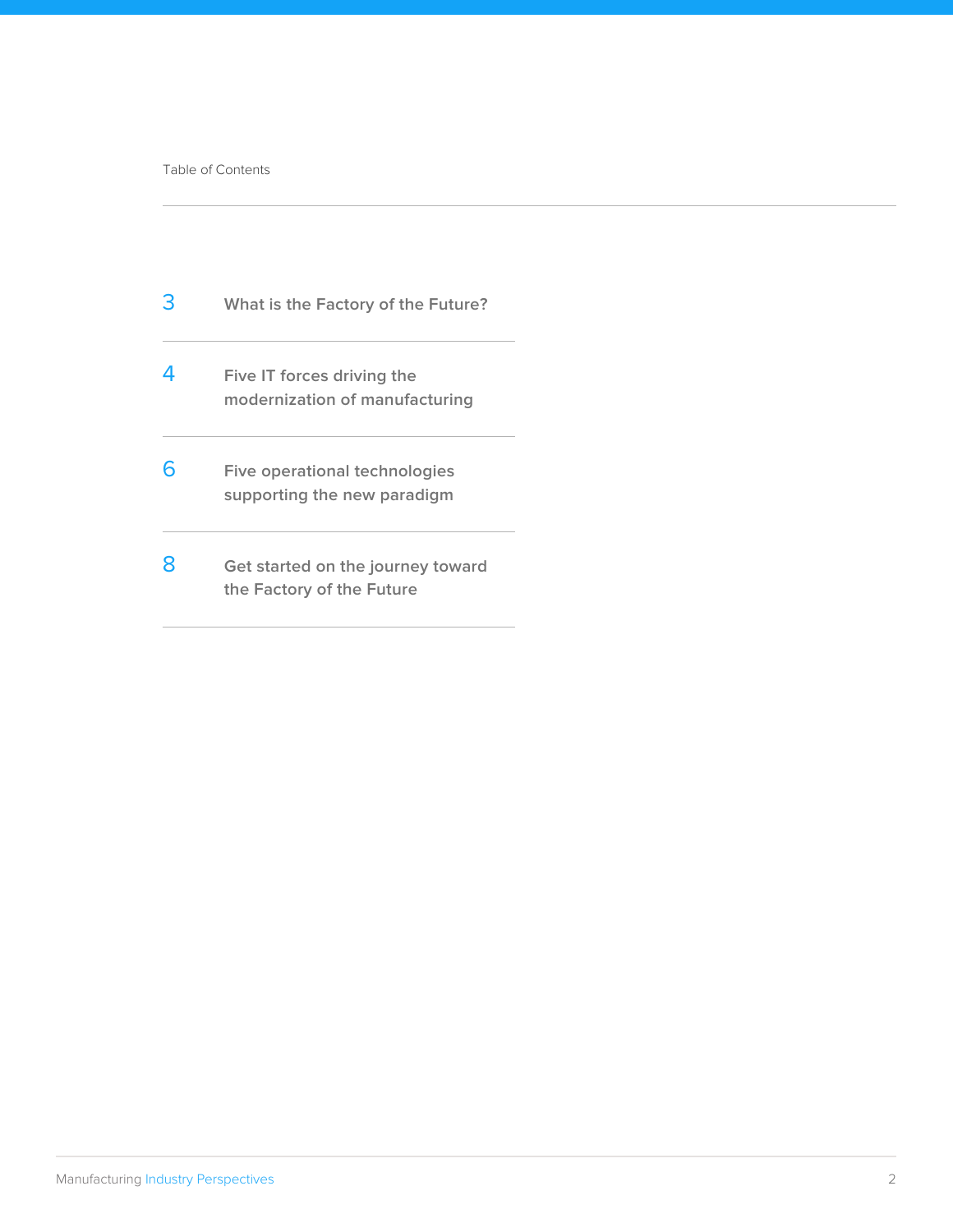# What is the Factory of the Future?

The definition of the Factory of the Future is evolving; even the name is in flux. Some call it Smart Manufacturing, Industry 4.0, or the Digital Enterprise. While the terms may vary, there's one thing that is clear: The Factory of the Future is the product of fast-changing disruptive technologies hitting manufacturing like a cyclone. Information technology mandiactumig like a cyclone. Imomiadori technolog<br>and operational technology are both seeing drastic innovations, and the convergence of these two forces is creating a paradigm shift. Manufacturing is experiencing the fourth industrial revolution.

Many analysts predict that the stagnation and slow recovery that followed the Great Recession will evolve into a period of expansion for manufacturers. Although margins will likely remain compressed, tools for greater savings and improved capabilities will make it easier for manufacturers to achieve profits and growth.<br>— Graphite

The impact of these technologies and the Factory of the Future is growing. Consider these statistics: gies and the  $\vdash$ acto

**[Industry Week](http://www.industryweek.com/manufacturing-smarter)** reports that 40% of manufacturers believe that smart manufacturing and its foundational technology—the Internet of Things—are within reach Coral Coral comology and internet of the<br>and it's the right time to invest.  $mg3$  are widimitive Dark: 0, 65, 100, 20

**[Huffington Post](http://www.huffingtonpost.com/brian-kennell/smart-manufacturing-a-pat_b_7314828.html)** reports that early adopters of modern solutions that have at least partially implemented smart manufacturing initiatives have documented measurable results:

- 82% reported increased efficiency
- 49% reported lower product defects
- 45% reported customer satisfaction gains

The impact promises to grow and be even more substantial as manufacturers and their suppliers deploy technologies across the entire manufacturing landscape, from product design to supply chain logistics. Greater speed, value, innovation, and closer alignment with demanding customers will be the new normal.

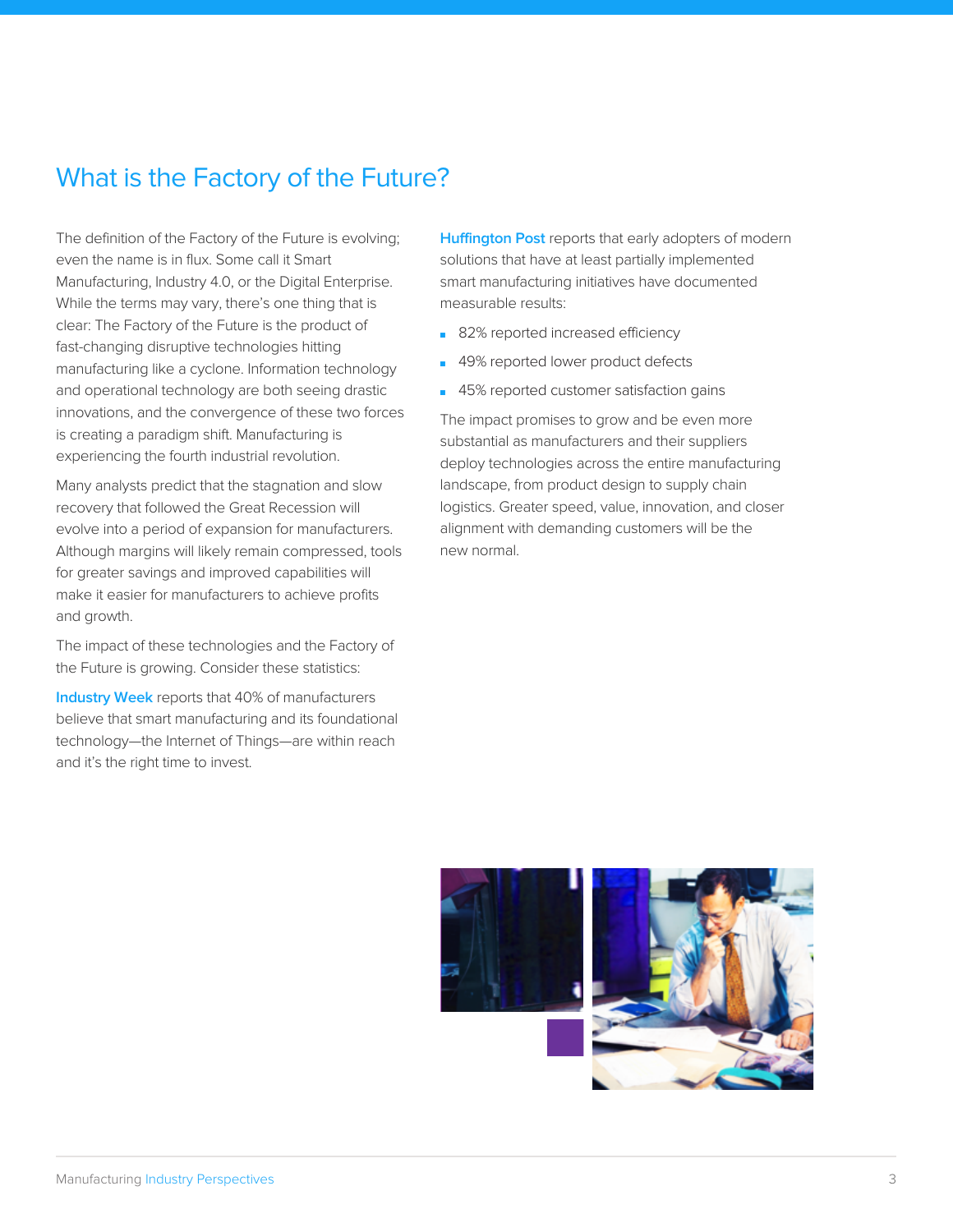# Five IT forces driving the modernization of manufacturing

IT solutions are at the foundation of the Factory of the Future. New IT technologies, from cloud computing to the Internet of Things, are changing the way manufacturers do business—from the shop floor to the back office and throughout the entire value chain.

Manufacturers should consider harnessing more than one of these IT capabilities in order to fully benefit from the next generation technologies transforming manufacturing.

#### **1. Value chain visibility**

In order to achieve greater visibility across their value chain, manufacturers must eliminate silos and get disparate systems to communicate. After all, data is meaningless if it is stored in silos and if it lacks the full dimension of context and consequence. They need to ensure that real-time access is available to easily monitor the details of the complete manufacturing operation—within the four walls and beyond. Interoperability is the key word here; it's a step beyond simple integration. Data must be able to be *consumed in context* and used for event triggers and actions. A highly flexible ERP system is the starting point for accomplishing this goal.

#### **2. Mobile and social connectivity**

Manufacturing leaders can't be tethered to their offices, desks, and PCs. They walk the plant floor. They make decisions on site, in the heart of the operation. They need 24/7 access to critical data and systems from remote locations. This can range from a maintenance technician who's checking the inventory of a spare part while repairing a critical piece of equipment, to a warehouse manager using a tablet to confirm the location of forklifts and personnel. We live on a planet with over **[7.2 billion active SIM](http://www.ibmbigdatahub.com/blog/embracing-real-time-streaming-analytics-insight-economy) [cards](http://www.ibmbigdatahub.com/blog/embracing-real-time-streaming-analytics-insight-economy)**—that's more mobile devices than there are human beings.

On the social front, manufacturers need to take advantage of integrated tools to capture conversations and use those to build a knowledge base and document key decisions relating to product design and customer orders. In a recent **[survey](http://oursocialtimes.com/social-collaboration-improves-team-efficiency-by-20-infographic/)**, 61% of CEOs said socially-enabled business processes are important to business. **[Mckinsey](http://www.mckinsey.com/insights/high_tech_telecoms_internet/the_social_economy) [Global Institute](http://www.mckinsey.com/insights/high_tech_telecoms_internet/the_social_economy)** estimates suggest that by fully implementing social technologies, companies have an opportunity to raise the productivity of interaction workers—high-skill knowledge workers, including managers and professionals—by 20 to 25%.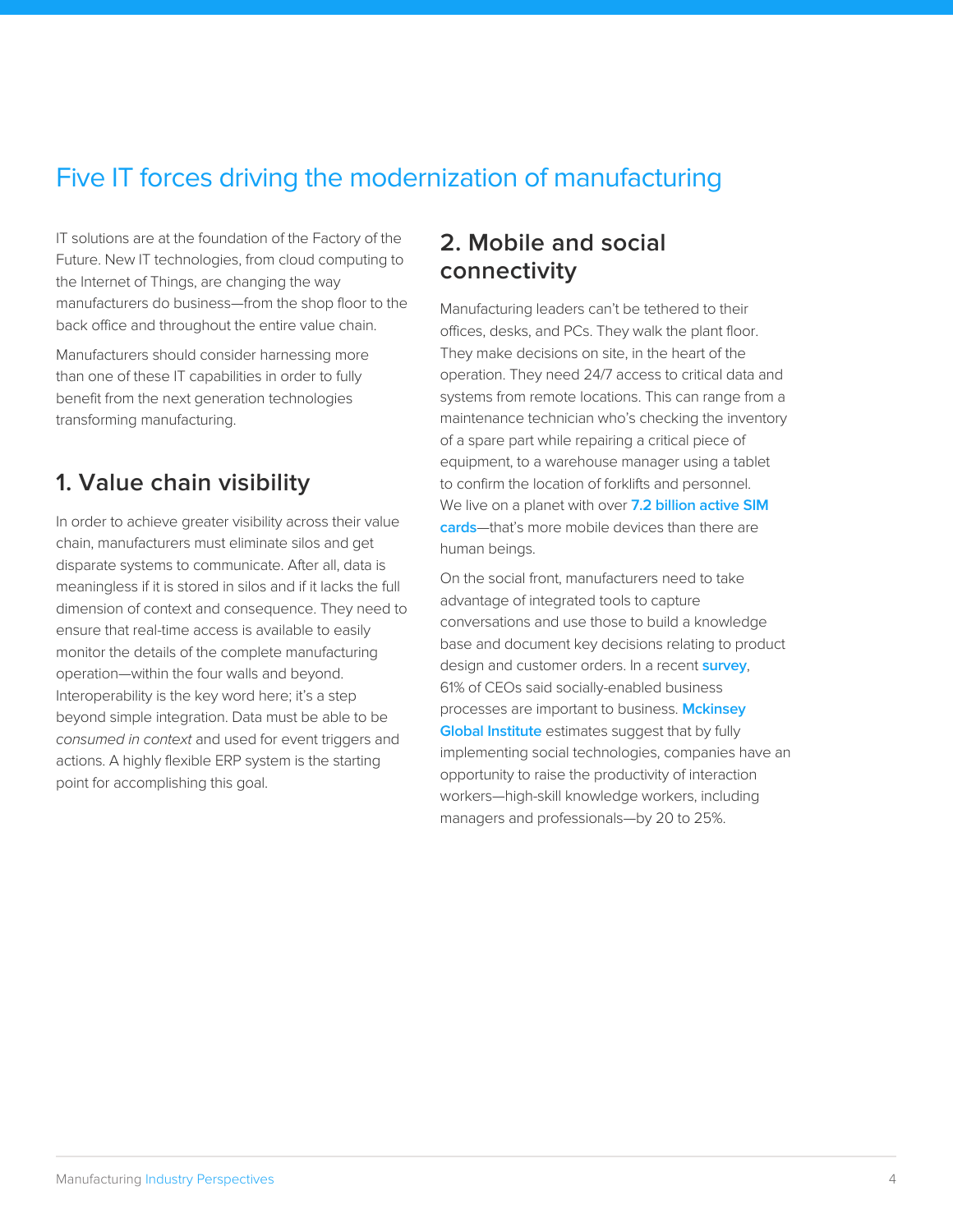#### **3. Cloud-enabled agility**

More than ever before, manufacturers are being forced to keep pace with fast-changing global trends. New markets, new customer demands, omni-channel shopping, and growing competition from start-ups are driving manufacturers to become more agile. Accelerated product launches, more product offerings, highly configured products, and additional value-add services are among the ways manufacturers strive to remain relevant and maintain or gain market share. Cloud solutions, because they offer faster deployment and implementation, support manufacturers in these efforts.

Cloud solutions allow manufacturers to easily add branches, bring on new fabricating facilities, and set up new distribution hubs without needing to invest in hardware and servers. Implementations take weeks, rather than months; and new sites can be online and producing with remarkable ease.

Analysts are reporting increased adoption of cloud solutions. A report by IDC says, "According to IDC's 2015 Vertical IT and Communications Survey of 602 United States–based manufacturers, cloud services are at the top of manufacturers' IT initiatives, and just over 43% of manufacturers are using public cloud and 56% are using private cloud in pilot, proof of concept, or in production. We see similar adoption rates worldwide. In fact, a majority of manufacturers worldwide are currently using public (66%) or private (68%) cloud for more than two applications, according to the respondents that qualified for IDC's 2014 CloudView Survey."1

#### **4. Data ingenuity**

As gears, grease, and steam ran the manufacturing plants of the last century, today data is the force that makes modern manufacturing cost-effective. Insights derived from data analysis help manufacturers focus on markets, buying trends, customer attributes, cost of raw materials, time, labor, and operational costs, as well as details about the product in use in the market and consumer opinions. As the Internet of Things moves past today's infancy stage, the role of Big Data will only increase. The challenge, therefore, lies not in collecting as much data as possible, but in setting a data strategy. Manufacturers need a clear roadmap for how to turn their data into meaningful actions. Data paralysis is a real threat that must be avoided.

#### **5. Customer centricity**

The fifth element of the Factory of the Future is perhaps the most critical. Today's market economy has evolved into a customer-centered model that stresses speed of delivery, product value and a positive customer experience*.* Consumers—in nearly every industry—are highly vocal, fickle, and quick to turn elsewhere if they are disappointed. Manufacturers are not exempt from dealing with easily outraged customers who are willing to share their complaints about a product or service with hundreds of thousands of "close friends" on social media. Modern customer relationship management (CRM) solutions, collaborative tools, online portals, and product configuration abilities all help to provide customers with a positive experience. Warranty management and after-market service abilities also help to enhance value after the point of sale.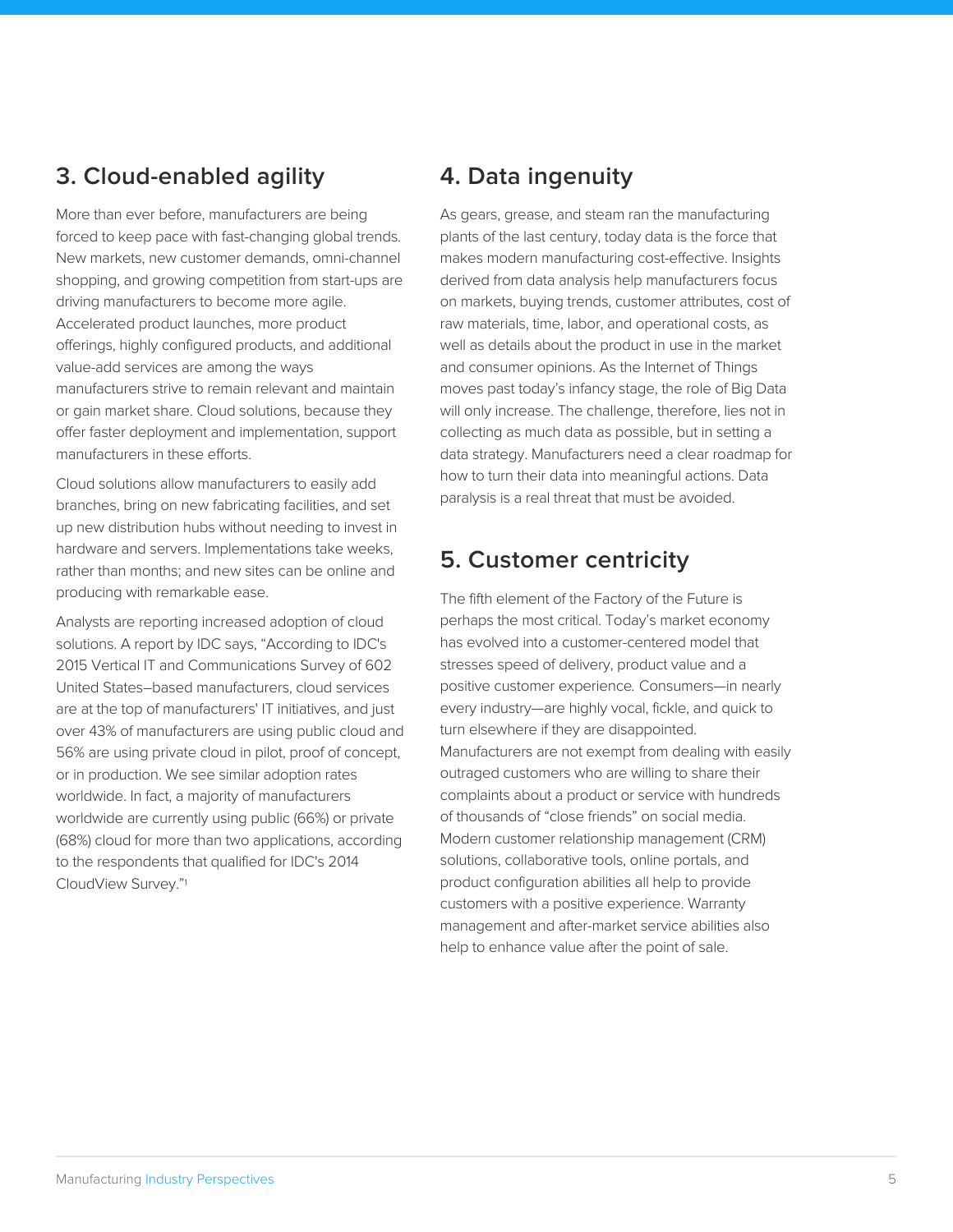# Five operational technologies supporting the Factory of the Future

Operational technology is also a vital part of the Factory of the Future blueprint. Shop floor production, fabrication, assembly, automation, material handling, logistics, scheduling, and labor tracking are all operational elements that are receiving careful scrutiny from manufacturers looking to improve their efficiency.

Faced with extremely thin margins and volatile supply chain costs, manufacturers are increasingly turning to operational processes for improvements in efficiency and productivity. In many cases, manufacturers have already cut the typical excesses out of their budgets. Their workforce is lean. They've eliminated non-essential projects and perks. And they have little control over market prices and competing vendors. This leaves operational tactics as the best way to control shop floor costs and improve profitability.

Here are five operational technologies that are helping to propel manufacturing.

#### **1. Robotics**

Robotics are becoming more and more import to manufacturers that are looking to control costs and improve accuracy in highly dangerous or difficult conditions. The last several years have seen a sharp **[resurgence in orders](http://www.themanufacturinginstitute.org/Research/Disruptive-Innovations-in-Manufacturing/~/media/4A8E6F46F17A48D6A1CA03D800F7A2C0.ashx)** of industrial robots, roughly tripling in the wake of the Great Recession. The global robotic systems market (including software peripherals and other related costs is estimated to reach \$41 billion by 2020, according to Allied Market Research.

According to **[Time,](http://www.google.com/url?sa=t&rct=j&q=&esrc=s&source=web&cd=3&cad=rja&uact=8&ved=0CC0QFjACahUKEwiwr4uqofnHAhXMmx4KHccMD7w&url=http%3A%2F%2Fwww.therobotreport.com%2Fnews%2Fgoods-to-man-robotic-systems&usg=AFQjCNGb6SfVkP4CbXvNBMTf6V5KBpFcOA&bvm=bv.102537793,d.dmo)** online **[retail powerhouse](http://www.google.com/url?sa=t&rct=j&q=&esrc=s&source=web&cd=3&cad=rja&uact=8&ved=0CC0QFjACahUKEwiwr4uqofnHAhXMmx4KHccMD7w&url=http%3A%2F%2Fwww.therobotreport.com%2Fnews%2Fgoods-to-man-robotic-systems&usg=AFQjCNGb6SfVkP4CbXvNBMTf6V5KBpFcOA&bvm=bv.102537793,d.dmo) [Amazon](http://www.google.com/url?sa=t&rct=j&q=&esrc=s&source=web&cd=3&cad=rja&uact=8&ved=0CC0QFjACahUKEwiwr4uqofnHAhXMmx4KHccMD7w&url=http%3A%2F%2Fwww.therobotreport.com%2Fnews%2Fgoods-to-man-robotic-systems&usg=AFQjCNGb6SfVkP4CbXvNBMTf6V5KBpFcOA&bvm=bv.102537793,d.dmo)** recently demonstrated its faith in using robotics for warehousing operations when it purchased Kiva Systems for \$775 million and announced plans to roll out 10,000 robots into a network of warehouses, a move which it says will realize fulfilment cost-savings of up to \$900 million or up to 40% savings on cost per order.

#### **2. Product innovation and product configuration tools**

To meet customer demand for highly personalized products, manufacturers are turning to product configuration tools. These tools help manufacturers manage the complexity of design variations, product quotes and production specifications. Integration with online portals and CAD solutions allow customers to visualize designs, adding to the positive customer experience—while also improving accuracy and speeding the quote-to-cash cycle.

Production innovation has been greatly enhanced by 3D printing. Additive manufacturing has made prototyping and design of new products much easier, quicker, and more economical. Manufacturers are gradually finding applications for additive manufacturing that go beyond experimentation and that instead are relevant, practical, and profitable. According to a recent **[Innovations Survey](http://www.industryweek.com/technology/manufacturers-are-increasingly-leveraging-power-tech-are-you-number)**, two-thirds of manufacturers are already adopting 3D printing. The study also estimates that the global 3D printer market will reach \$6 billion by 2017 (up from \$2.2 billion in 2012).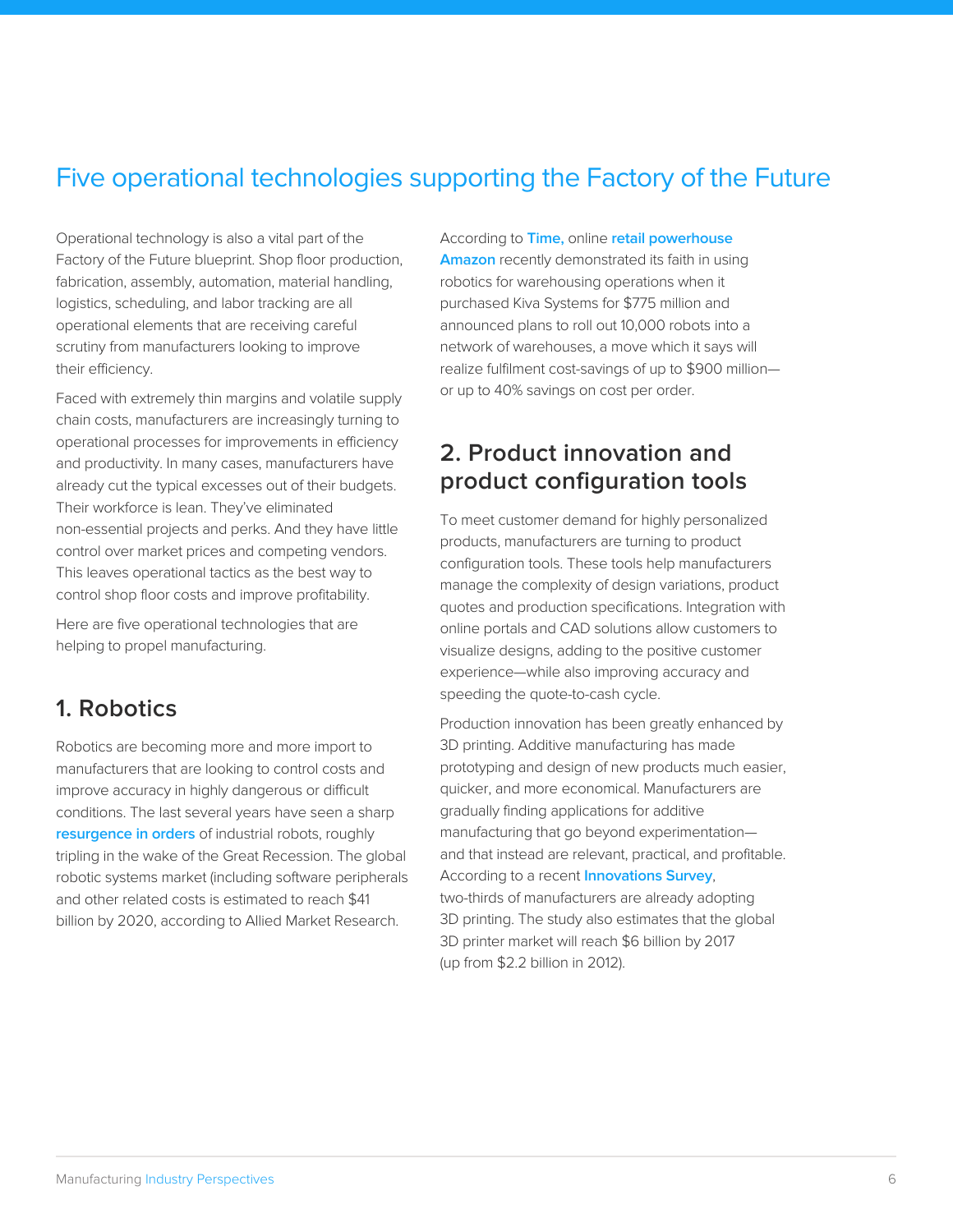### **3. Closed loop quality control**

Manufacturers are using automated quality control methods to help control consistency and brand value.<br>C Consumers have littler tolerance for unexpected variations. Manufacturers are learning they can deploy sensors and monitoring devices at numerous checkpoints in the production cycle—rather than only at final stage inspection to help detect noncompliance issues early and minimize waste.

# 4. Late stage assembly

As customers are increasingly demanding engineer–to-order (ETO) and made-to-order (MTO) engineer to ender (ETO) and made to ender (minimident) assembly or late-stage assembly to help them manage this mass consumerization trend. By designing products in interchangeable modules, components can be manufactured and inventoried, while the manufacturer waits for an order. When the Coral Coral order is received—either at the retail outlet, online portal, or through a channel partner—the product is assembled with the appropriate details and accessories, and drop shipped to the customer. Amber arrey **a**<br>d Dark: 25, 18, 12, 75 Dark: 0, 65, 100, 20 Amber

A similar concept is distributed manufacturing, where the raw materials and methods of fabrication are decentralized, and the final product is manufactured very close to the final customer. Distributed manufacturing is a growing trend, like reshoring, where manufacturers, their suppliers, and subcontractors work to form the right combination of proximity to customer and a productive location. Cloud deployment supports this agility and "pop up" manufacturing movement by letting manufacturers deploy systems in a matter of weeks, not months or years.

#### **5. IoT-aided logistics supply chain management**

The Internet of Things (IoT) will undoubtedly impact many aspects of manufacturing. Supply chain management and logistics seem to hold some of the greatest potential. Already scanners, bar codes, and GPS tracking are being used to monitor the movement of goods in the warehouse and on trucks to customers. A **[recent survey](http://www.industryweek.com/factory-of-future)** indicated that:

- 35% of manufacturers currently collect and use data generated by smart devices to enhance manufacturing/operating processes, and an Dark: 10, 100, 100, 22 additional 17% plan to do so in the next three years Turquoise
- 38% currently embed sensors in products that enable end-users/customers to collect sensor-generated data, with an additional 31% planning to do so in the future. Light: 25, 18, 12, 55
	- 34% believe it is "extremely critical" for US manufacturers to adopt an IOT strategy.